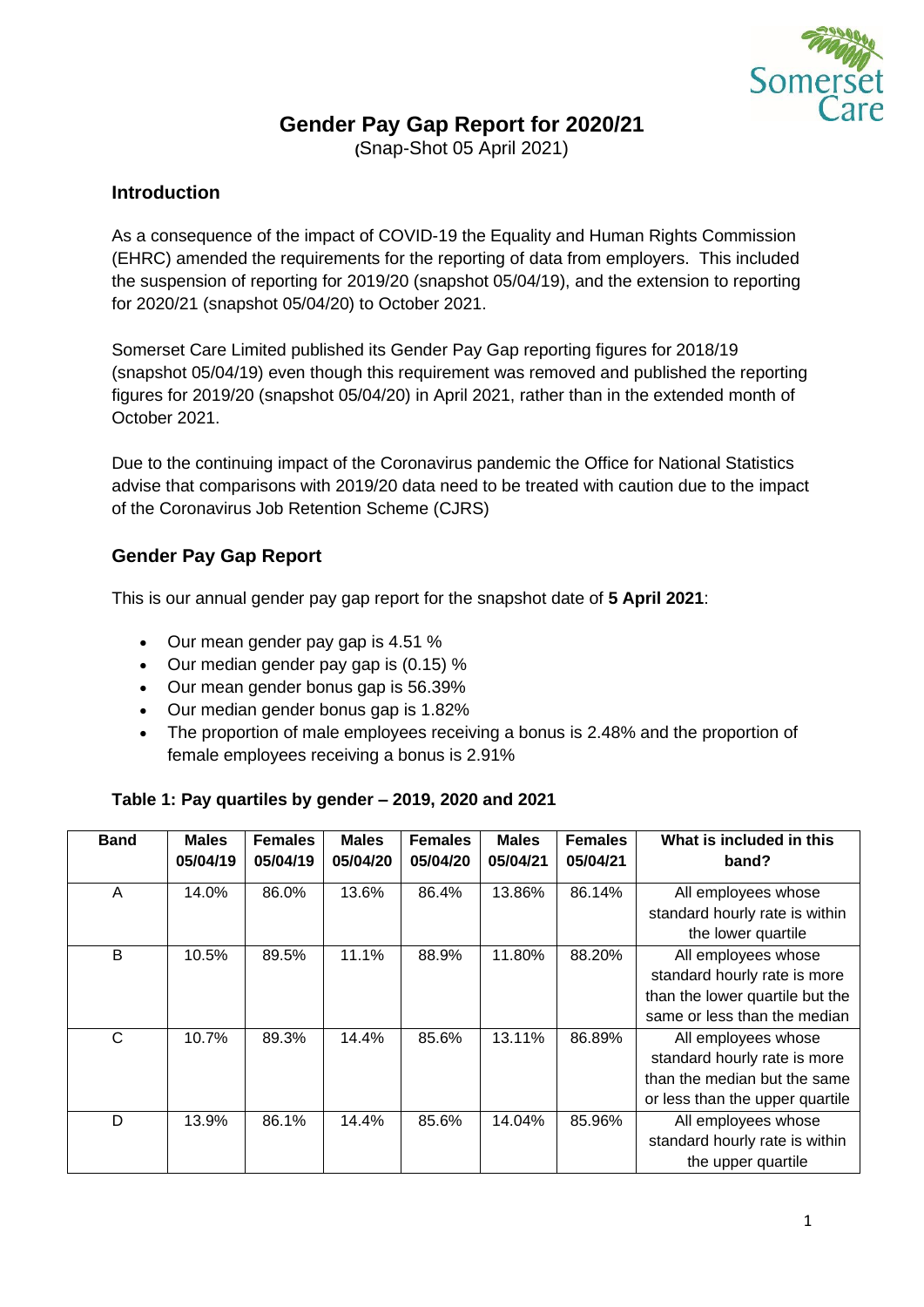# **Why do Somerset Care have a gender pay gap?**

Legally, men and women must receive equal pay for:

- the same or broadly similar work;
- work rated as equivalent under a job evaluation scheme; or
- work of equal value

We are committed to equal opportunities and equal treatment for all employees, regardless of sex, race, religion or belief, age, marriage or civil partnership, pregnancy/maternity, sexual orientation, gender reassignment or disability. We have developed a clear Equality, Diversity and Inclusion Policy outlining that we pay employees equally for the same or equivalent work, regardless of their sex (or anything else listed above).

We are confident that our gender pay gap is not because we pay men and women differently for the same or equivalent work. Instead, our gender pay gap is because men and women work in different roles and those roles have different salaries.

Across the UK economy, men are more likely than women to be in senior roles. Women are more likely than men to be in front-line roles and are also more likely than men to have had breaks from work that have affected their career progression, for example to bring up their children. Women are also more likely to work part-time, and many of the jobs that are available across the UK on a part-time basis are relatively low paid.

This pattern from the UK economy as a whole is reflected in the make-up of our organisation.

There were a total number of 2136 employees included within the snapshot for the period, returning to the levels of 2018/19, pre Furlough (1972 employees reported for 2020 and 2367 employees for 2019) due to the reduced number of 'relevant' employees to be included for the purposes of Gender Pay Reporting.

Employers must not count any employee within the Gender Pay Gap figures if they are paid less than their usual basic pay or, or none at all, because of being on leave during the pay period in which the snapshot date falls (the relevant pay period).

The specific reasons employees at Somerset Care Limited have been excluded from the calculation are for the following reasons:

- Employee is on low pay
- No hours worked in the period
- No Payslip in the period
- Zero pay rate calculated

The low pay exclusion is for anyone with the following payments listed in the period:

- Statutory Sick Pay/Ordinary Sick Pay
- Statutory Maternity Pay (or any other parental leave payment)
- Special absence (including dependency leave)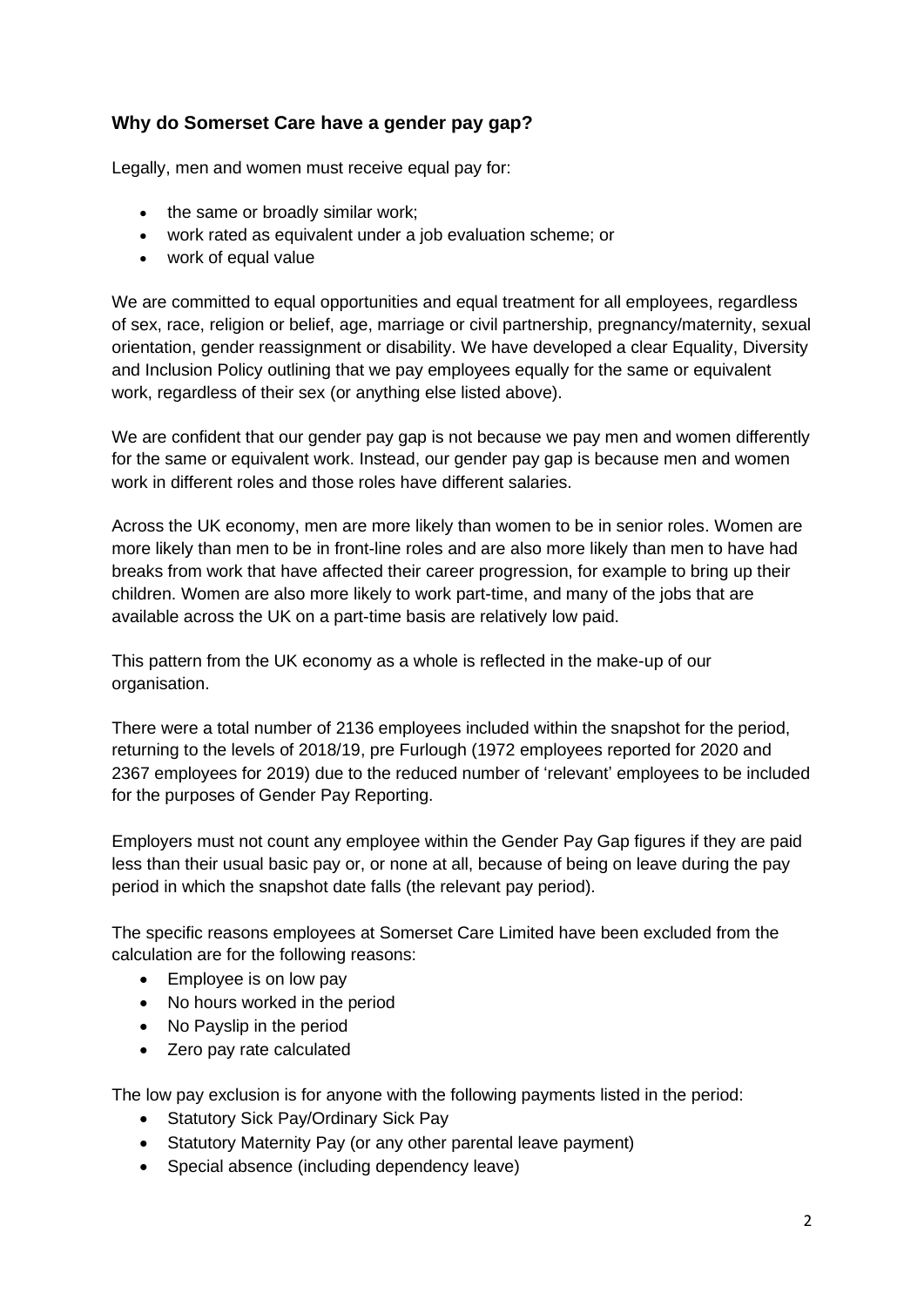• Employees receiving Furlough Payments under the CJRS

As for the specifics behind any other exclusion reason, it does fall in line with the HMRC published guidance.

It is unsurprising that there is a significant decrease in the number of relevant employees for the snapshot timeframe as the sickness absence levels for the period reflect the impacts of COVID-19.

There are more exceptions to the 'relevant' employees than we have employees and that is due to the exceptions being generated per employee post. For example, an employee could have 3 posts with exceptions but one valid post; an employee may have 1 contract role and 3 relief roles where none of the relief roles were worked in the reference period, but they would still be a valid employee for the calculations.

# **How does our gender pay gap compare with that of others?**

The mean gender pay gap for the whole economy (according to the November 2021 Office for National Statistics (ONS) Annual Survey of Hours and Earnings (ASHE) figures) is 15.4  $\frac{0}{0}$ 

|                        | <b>Somerset Care</b> | <b>ONS ASHE</b> | <b>Somerset Care</b> | <b>ONS ASHE</b> |
|------------------------|----------------------|-----------------|----------------------|-----------------|
|                        | 05/04/20             | whole           | 05/04/21             | whole           |
|                        | (snapshot)           | economy 2020    | (snapshot)           | economy 2021    |
| Mean gender<br>pay gap | 5.8%                 | 14.9%           | 5.23%                | 15.4%           |

### **What are we doing to address our gender pay gap?**

We are committed to doing everything we can to reduce the gap. However, we also know this is a difficult task. For example, we have no control over what people choose to study or the career choices that they make.

As part of reviewing our recruitment practices and HR metrics, Somerset Care Limited can take the following steps to understand:

- $\circ$  the number of men and women applying for jobs and being recruited;
- $\circ$  the number of men and women applying for and getting promotions;
- $\circ$  the number of men and women leaving our organisation and their reasons for leaving;
- $\circ$  the number of men and women in each role and pay band;
- o the number of men and women working flexibly and their level within our organisation;
- o the number of men and women who return to their original job after maternity or other parental leave; and